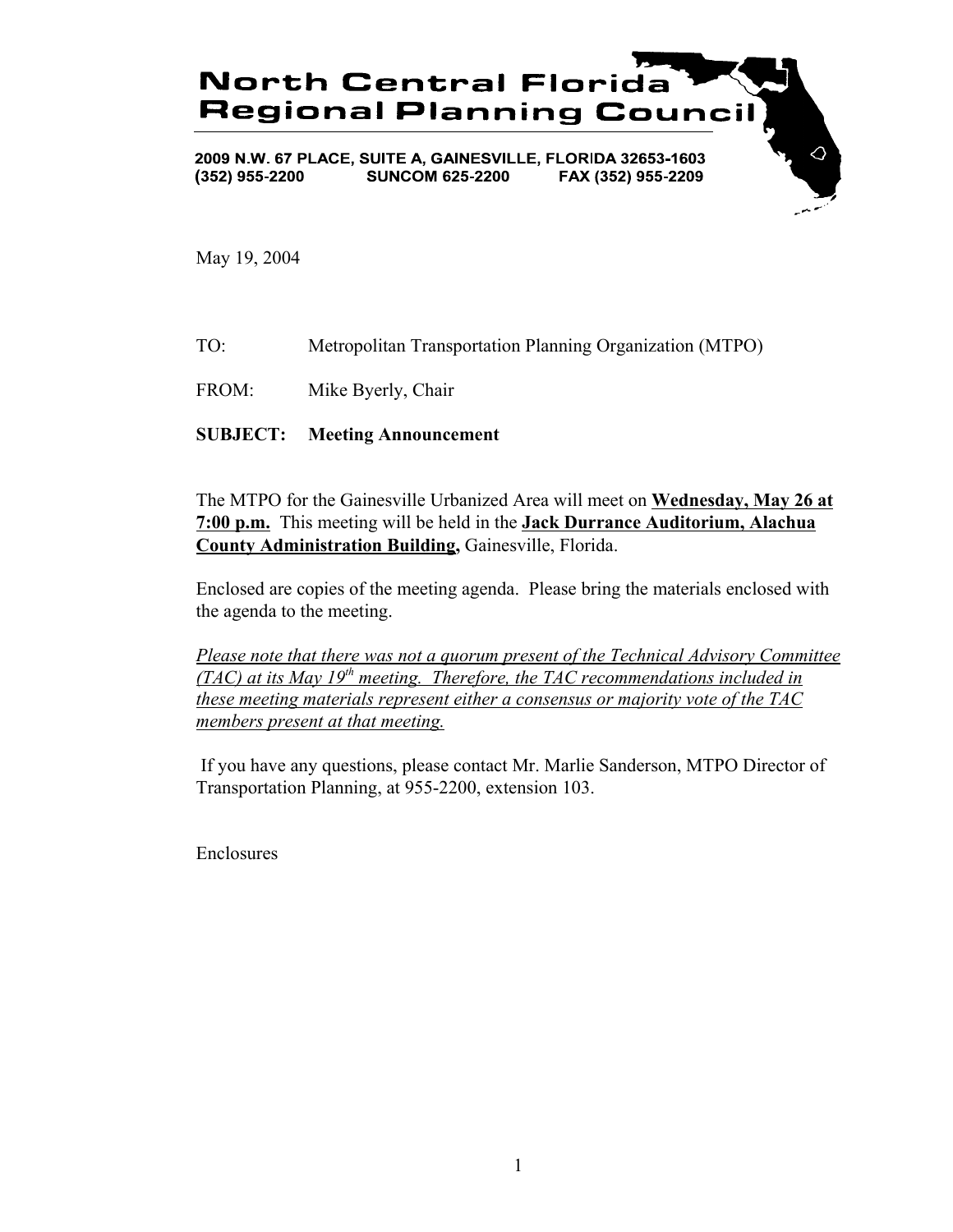

### **AGENDA**

## **METROPOLITAN TRANSPORTATION PLANNING ORGANIZATION FOR THE GAINESVILLE URBANIZED AREA**

**Jack Durrance Auditorium Wednesday, 7:00 p.m.**<br>Alachua County Administration Building May 26, 2004 **Alachua County Administration Building Gainesville, Florida**

## **STAFF RECOMMENDATION**

|             | I.  | <b>Approval of the Meeting Agenda</b><br>and Consent Agenda                                                                          | <b>APPROVE BOTH AGENDAS</b>                    |
|-------------|-----|--------------------------------------------------------------------------------------------------------------------------------------|------------------------------------------------|
|             |     | The MTPO needs to review and approve both agendas                                                                                    |                                                |
| Page #193   | II. | <b>Transportation Improvement Program (TIP)</b>                                                                                      | <b>APPROVE JOINT</b><br><b>RECOMMENDATIONS</b> |
|             |     | The TIP is the document that the MTPO approves each year which authorizes<br>the use of federal funds                                |                                                |
| Page #199   | Ш.  | <b>Transportation Disadvantaged Program-</b><br><b>Coordinator Six-month Evaluation</b>                                              | <b>NO ACTION REQUIRED</b>                      |
|             |     | In November, the MTPO asked MV Transportation to report back to the<br>MTPO in six months to provide a status report on its services |                                                |
| Page $*229$ | IV. | <b>Bicycle Master Plan Addendum</b>                                                                                                  | <b>APPROVE JOINT</b><br><b>RECOMMENDATIONS</b> |
|             |     | This is an addendum to the Bicycle Master Plan approved in 2001                                                                      |                                                |
| Page $*231$ | V.  | <b>Unfunded Project Priorities</b>                                                                                                   | <b>APPROVE STAFF</b><br><b>RECOMMENDATION</b>  |

## FDOT has requested this year's priority lists by July 1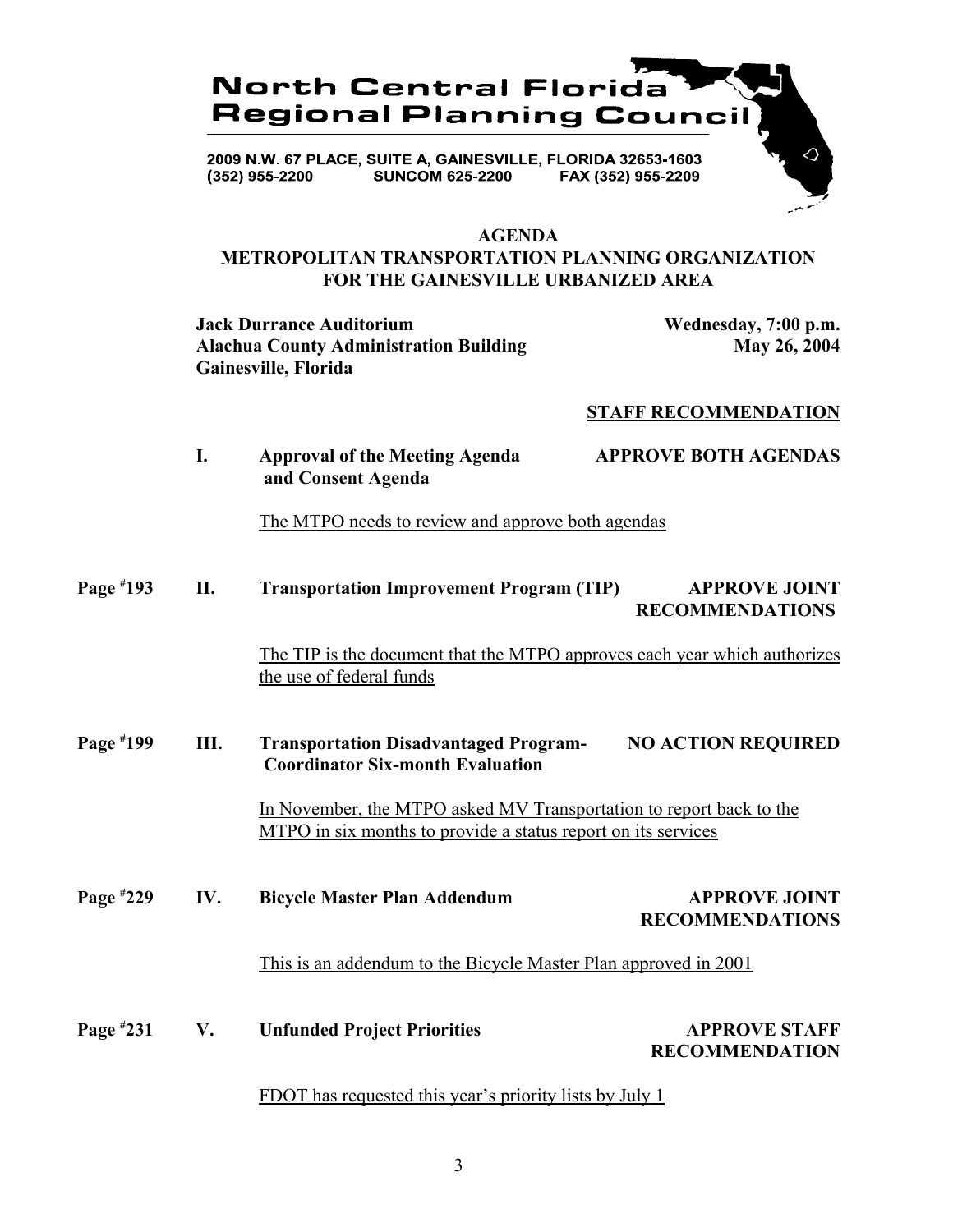#### **Page # 253 VI. Year 2025 Long Range Transportation Plan NO ACTION REQUIRED Update- April Workshops**

The MTPO will receive a report concerning the results of the community workshops conducted on April 19, 20, 21 and 22

#### **Page # 255 VII.** Next MTPO Meeting AGREE TO MEET JULY 15

The next MTPO meeting is currently scheduled for July 15 at 1:30 p.m.

## **VIII. Comments\***

- **A. MTPO Members**
- **B. Citizens**
- **C. Chair's Report (if necessary)**

Please bring the enclosed materials to the meeting. If you have any questions regarding the agenda items or enclosed materials, please contact Mr. Marlie Sanderson, MTPO Director of Transportation Planning, at 955-2200, extension 103.

\*No handout included with the enclosed agenda material.

C:\Documents and Settings\Front Desk\Local Settings\Temp\may26.wpd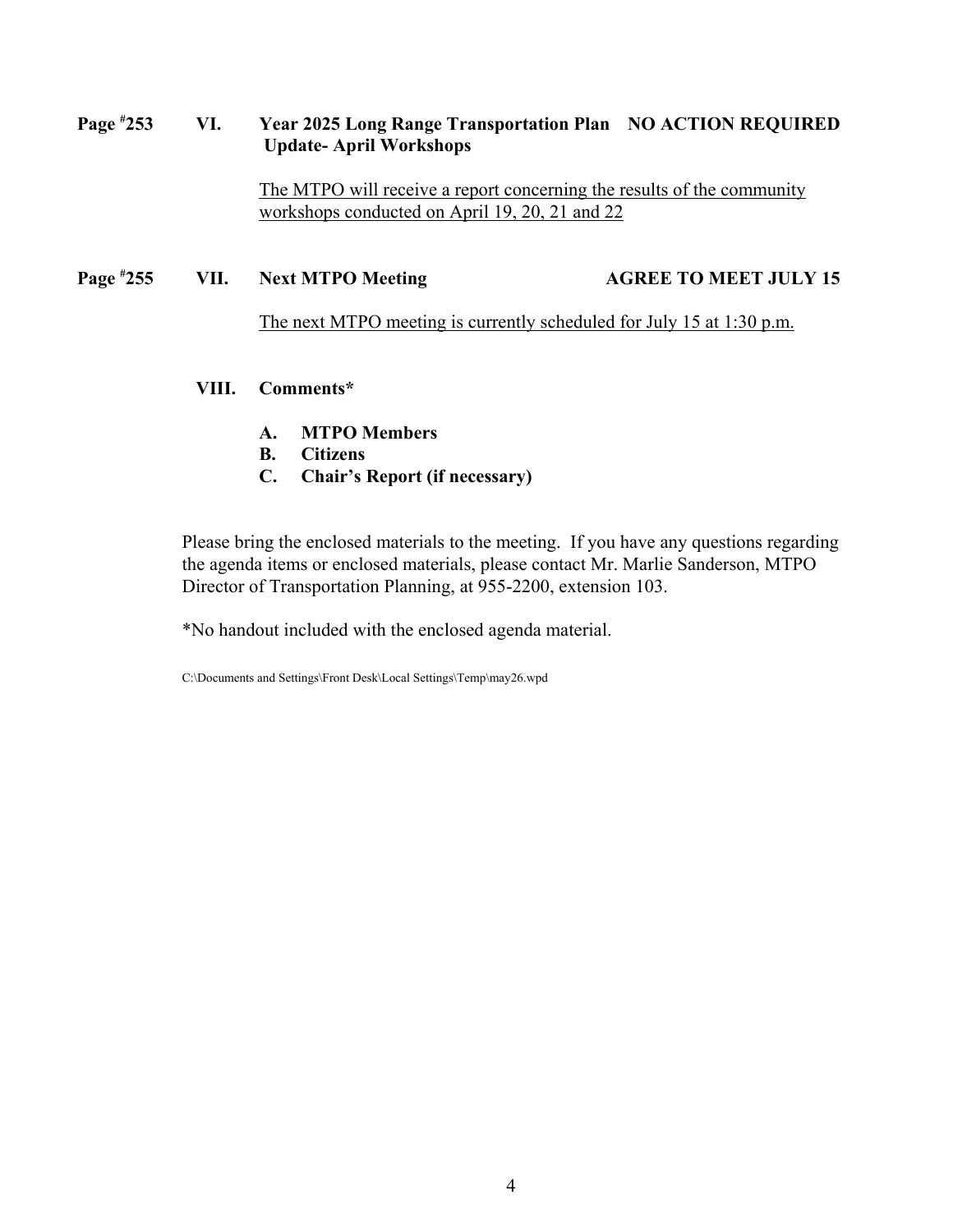# **North Central Florida Regional Planning Council**

2009 N.W. 67 PLACE, SUITE A, GAINESVILLE, FLORIDA 32653-1603 **SUNCOM 625-2200**  $(352)$  955-2200 FAX (352) 955-2209 **CONSENT AGENDA**

**METROPOLITAN TRANSPORTATION PLANNING ORGANIZATION FOR THE GAINESVILLE URBANIZED AREA**

**Jack Durrance Auditorium Wednesday, 7:00 p.m.** Alachua County Administration Building May 26, 2004 **Gainesville, Florida**

## **STAFF RECOMMENDATION**

| Page $*1$        | CA.1 | <b>MTPO Minutes- March 16, 2004</b>                                                                                                                | <b>APPROVE MINUTES</b>                         |
|------------------|------|----------------------------------------------------------------------------------------------------------------------------------------------------|------------------------------------------------|
|                  |      | This set of MTPO minutes is ready for review                                                                                                       |                                                |
| Page $*11$ CA. 2 |      | <b>School Transportation Sub-Committee</b><br><b>Report</b>                                                                                        | <b>APPROVE JOINT</b><br><b>RECOMMENDATIONS</b> |
|                  |      | The MTPO asked the Alachua County Traffic Safety Team to work with<br>School Board staff concerning courtesy bussing issues                        |                                                |
| Page $*43$ CA. 3 |      | <b>Resurfacing Project-US 441 (Williston</b><br>Road south to the Marion County Line)<br>The Design Team has developed its project recommendations | <b>APPROVE JOINT</b><br><b>RECOMMENDATIONS</b> |
| Page #53 CA. 4   |      | <b>Resurfacing Project-US 441 (Archer</b><br><b>Road south to Williston Road)</b>                                                                  | <b>APPROVE JOINT</b><br><b>RECOMMENDATIONS</b> |
| Page $*61$ CA. 5 |      | The Design Team has developed its project recommendations<br>Resurfacing Project- NW 39th Avenue                                                   | <b>APPROVE STAFF</b>                           |
|                  |      | (Interstate 75 east to NW 43 <sup>rd</sup> Street)<br>The Design Team has developed its project recommendations                                    | <b>RECOMMENDATIONS</b>                         |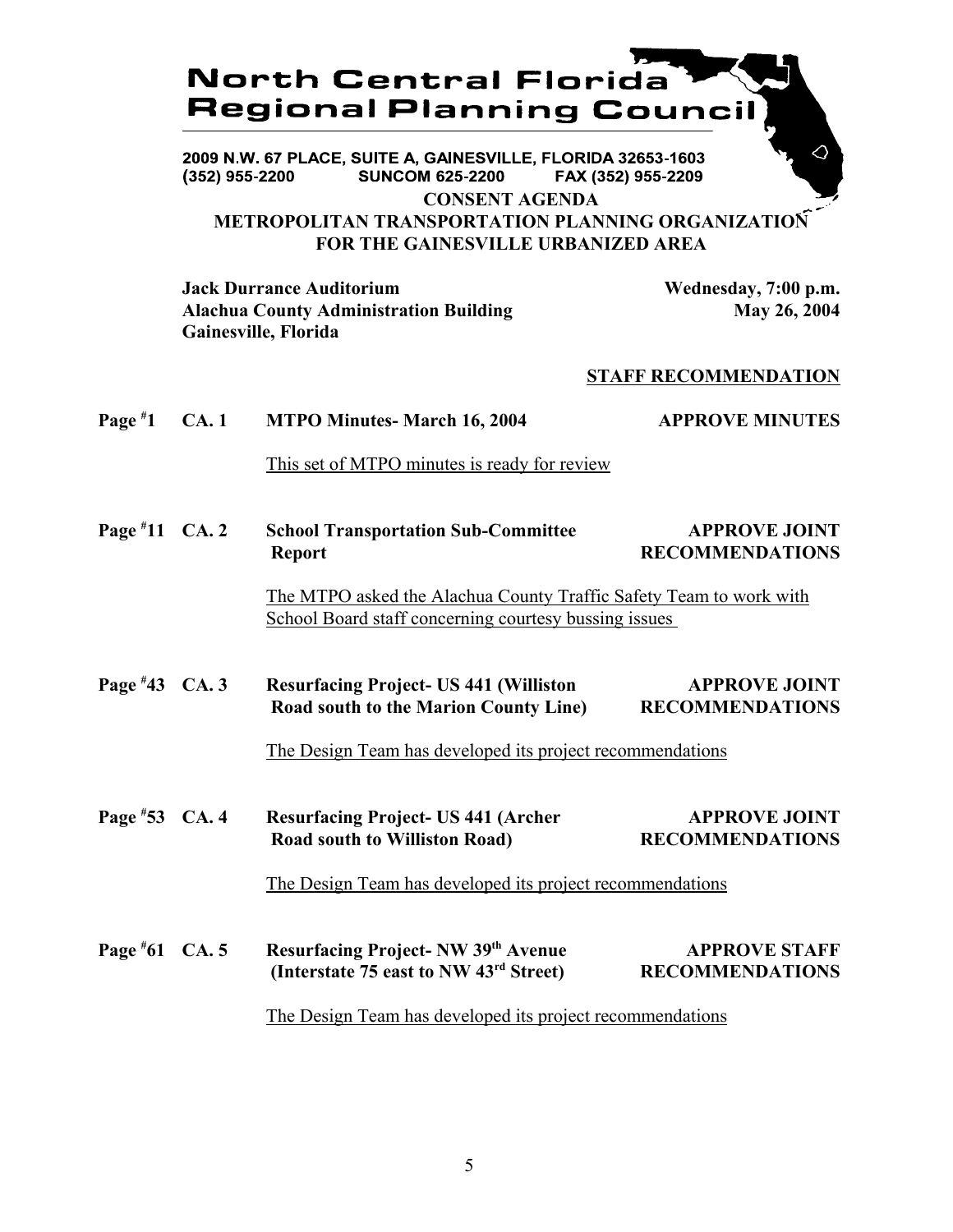| Page $*67$ CA. 6 |      | <b>Resurfacing Project-Williston Road</b><br>(SW 34 <sup>th</sup> Street east to US 441)                                                   | <b>APPROVE JOINT</b><br><b>RECOMMENDATIONS</b>            |  |  |
|------------------|------|--------------------------------------------------------------------------------------------------------------------------------------------|-----------------------------------------------------------|--|--|
|                  |      |                                                                                                                                            | The Design Team has developed its project recommendations |  |  |
| Page #77 CA. 7   |      | <b>Design Team Project Review-</b><br><b>Additional Projects</b>                                                                           | <b>APPROVE STAFF</b><br><b>RECOMMENDATION</b>             |  |  |
|                  |      | The Design Team has developed its project recommendations                                                                                  |                                                           |  |  |
| Page $*79$       | CA.8 | <b>MTPO Certification</b>                                                                                                                  | <b>AUTHORIZE CHAIR TO</b><br><b>SIGN CERTIFICATION</b>    |  |  |
|                  |      | The Florida Department of Transportation (FDOT) is recommending that the<br>MTPO planning process be certified                             |                                                           |  |  |
| Page #107 CA. 9  |      | <b>Census 2000 Urban Boundary Map</b>                                                                                                      | <b>APPROVE JOINT</b><br><b>RECOMMENDATION</b>             |  |  |
|                  |      | This adopted map is being revised in order to improve the boundary between<br>transitioning areas and urban areas                          |                                                           |  |  |
| Page #111 CA. 10 |      | <b>Intelligent Transportation System (ITS) Consortium</b>                                                                                  | <b>APPROVE JOINT</b><br><b>RECOMMENDATION</b>             |  |  |
|                  |      | The Florida Department of Transportation has requested that the MTPO establish<br>this Consortium of local agencies to review ITS projects |                                                           |  |  |
| Page #115 CA. 11 |      | <b>Transportation Disadvantaged Program-</b><br>2004-2005 Planning Grant Application                                                       | <b>APPROVE APPLICATION</b>                                |  |  |
|                  |      | This annual application is submitted in order to receive state funds to<br>support this program                                            |                                                           |  |  |
| Page #119 CA. 12 |      | <b>Transportation Disadvantaged Program-</b><br><b>Medicaid Non-Emergency Transportation</b>                                               | <b>AUTHORIZE CHAIR</b><br><b>TO SIGN LETTER</b>           |  |  |
|                  |      | The Florida Commission for the Disadvantaged is asking planning agencies<br>to sign a letter of intent to conduct Medicaid monitoring      |                                                           |  |  |